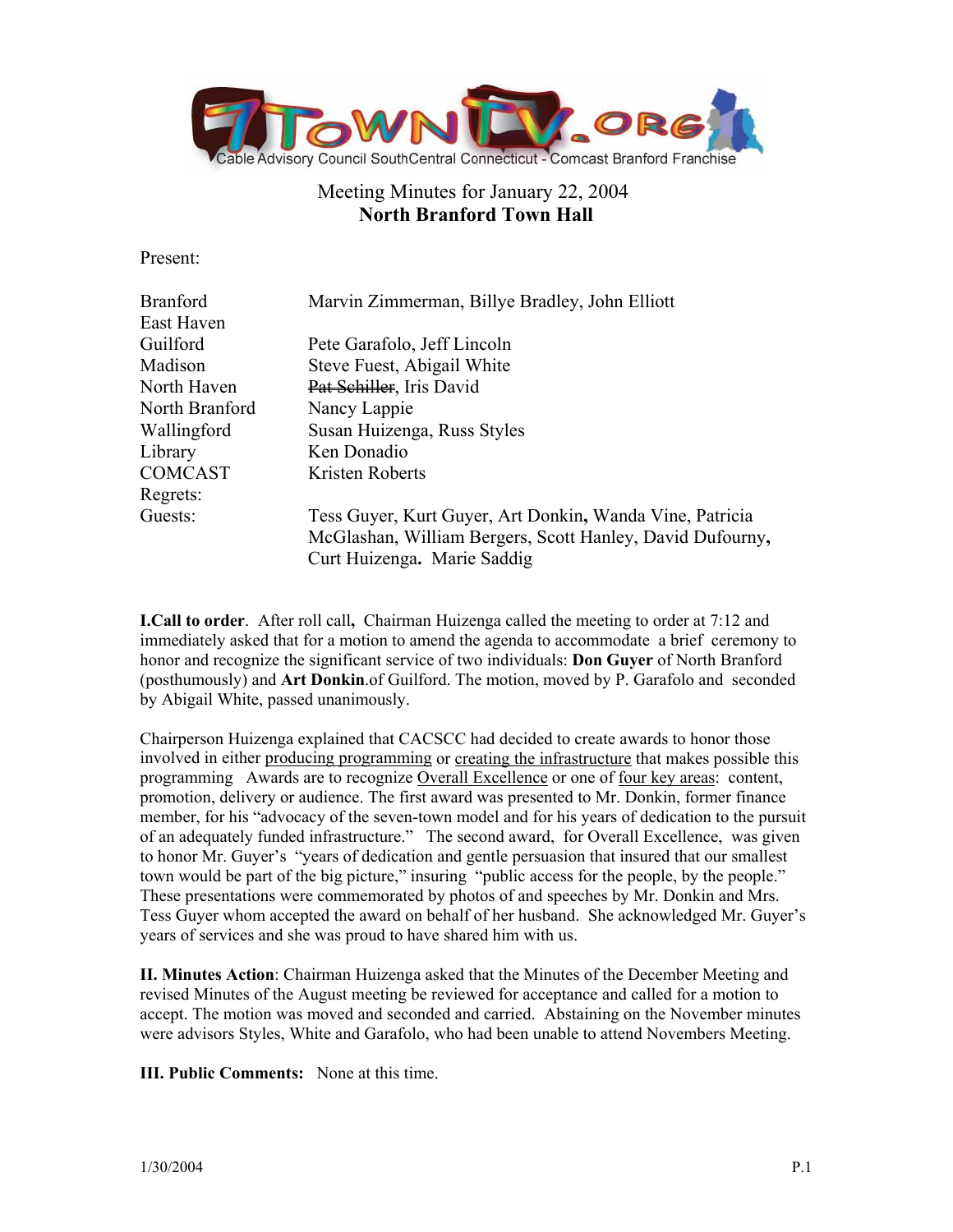# **IV. Town Reports.**

#### Branford. (R 1) M. Zimmerman

Customer issues: None

PEG activities: They have arranged with the town to get town space, a nice space, and are just negotiating final details and waiting for the space to open up, expecting about a three- month period to completion. 40 Kirkham St. is the new address. For the upgrading of their servers, all the equipment is being delivered within the next week, and committees have been working out a plan for moving the station ahead, being much more activist in programming , in getting volunteers and in putting on live programming.

BOE Updates: Billye Bradley was welcomed and asked for official papers for her appointment,. to which she agreed to provide more specific official appointment for the next meeting. She was told that she could vote when these papers were in order.

East Haven. (R4) Guest Marie Saddig of ETV reporting.

Customer issues: None?

PEG activities: Officers were elected at their annual meeting. The full-time job that had been vacated is now filled, training sessions are being held and a new producer coming in. BOE Updates: Ed Channel location and management issues are still being discussed with no consensus on possible resolution at this time. Relocation of Ed Cannel to ETV location is among the options being discussed. The Ed Coordinator's views of his responsibilities differ from PEG Board and programming from sources outside the H.S. are not being supported. There have been several successive paid interns, and the channel remains basically just a high school bulletin board whereas it is supposed to be town wide. There is no original programming , for example, student talk shows; it's just what happens at the high school or at board of ed meetings.

Discussion ensued based on this ETV report and it was the consensus among advisors the purpose of ED access is often misunderstood. It was suggested that the superintendent be contacted, upon which others commented that superintendents often misunderstand the role of ETV, believing that it is just for schools, but "educational tv" is much broader. Someone suggested more public service announcements (PSAs) about the actual role of ETV. The chair reminded advisors that no action on Education Channel uses had been taken in part due to the side-agreement status with COMCAST. The Side-agreement included the potential installation of a router and a satellite and link to NASA ( or like resource) for educational tv cablecasting. If progress is made on the sideagreement, perhaps that can influence this situation. . K. Roberts to review side-agreement and report back next month on the status of the implementation plan from COMCAST.

 Abigail mentioned that Madison is having a campaign of PSA's about what public access is, with fliers at the public library, and access is described as for the residents and public education is described as how-to's or lectures or anything that helps advance knowledge. Finally, it was suggested that this matter be referred to the education committee for means of clarifying the role of ETV.

## Guilford.(R 5) J.Lincoln/ P. Garafolo reporting.

## Customer issues: none

PEG ACTIVITIES: As reported last time, there was a complaint about profanity in one of the Sponsored programs, which resulted in a revised agreement to air such programs only after 9:00. It was recommended that CAC do more sharing of policies to be proactive about such situations. The revised Guilford policy would be available in the annual report. Bylaws changes require an Annual Meeting so policies linked to 'other town' use of facilities will not be addressed until then.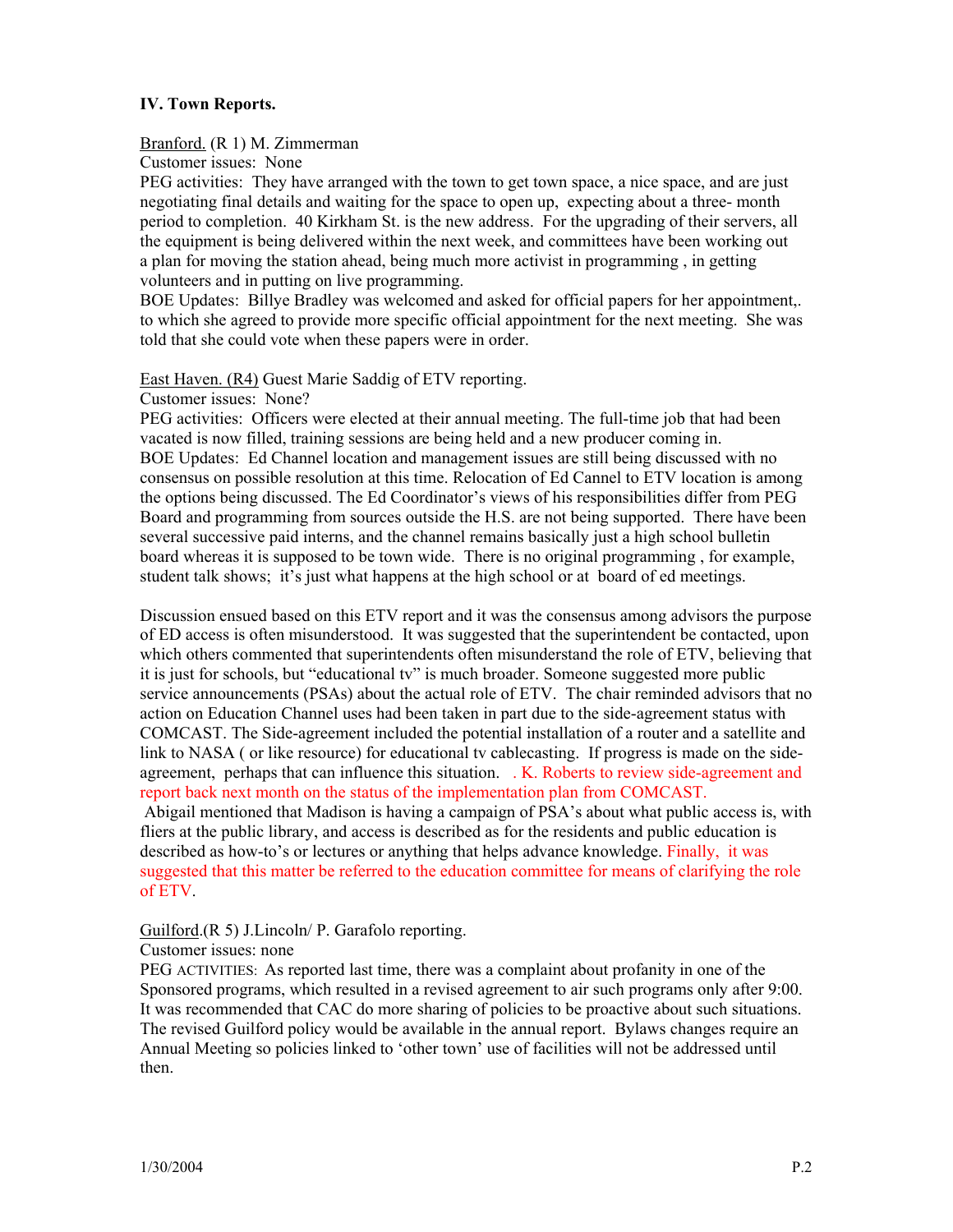The Leightronix Pro 16, which had been reported as finally working (See Nov. Mins) is not working again, and a lot of work has gone into the unsuccessful attempt to restore it. \$20,000 was spent on equipment, including a piece of portable editing equipment so that people can sign out the equipment and do their work around their own schedules rather than only at the studio during studio hours. There have also been a lot of calls to borrow cameras. In order to qualify for borrowing, a person must live or work in Guilford. (Bylaw amendments pending) Also, In Guilford, the town has a policy of paying someone to tape all public meetings: board of ed, P& Z, town council, etc., and this works well. It relieves the need to constantly get volunteers to do this work.

BOE Updates: None

#### Madison.(R 2) S. Fuest / A. White reporting.

Customer issues: They have received a number of compliments about the audio being much better under Comcast except for channel 12, the Style Network. There is a consistent need to raise the volume to hear it. Also there have been many consumer questions about the Customer Service telephone number. Also a number of inquiries have come in from senior citizens about getting a special rate for Expanded Basic. Kristen explained that someone 55 or older who participates in ConnPACE can get 10% off, but that is only on the Basic. It was suggested that it be made more clear in COMCAST materials how an eligible person is able to get that discount. Also a disabled senior is eligible, whether or not that person qualifies for or participates in ConnPACE. K. Roberts to review eligibility presentation and report back next month.

PEG activities: Steve and Abigail did a live Santa call-in show, with a "Santa" from Madison. Their broadcasting system would be replaced Tuesday with a new electronic system, and HP was very cooperative, including "eating" the expense for a part missing upon installation but included in the original contract. The new system is now supportable, more commercial and more useable. They have acquired six new volunteer camera people for the new government channel , for the one big development issue in town, converting the airport to a adult living center. They have spread out and are now covering other issues besides this one planning and zoning issue.

BOE Updates: Channel 19, the educational channel, is being moved so all three channels will be broadcast from one location.

#### North Branford.(R 7) N. Lappie reporting.

Customer issues: A complaint was made about why there was no Pay-for-View on HD. Kristen replied that there is, on In Demand 1 and In Demand 2. Also the audio is not first class, but when Pay-for-View goes off analogue and goes digital, this will be corrected. PEG activities: A new person has been hired, and everyone has been very impressed. Don Guyer has been anxious to hire Cliff.Huizenga but had not been successful in doing so prior to his illness. Planning has been done to tape the opening day of the Little League and Junior Football. Nancy is taking over the Historical Society coverage formerly done by Don. BOE Updates: Dr. Ward, the superintendent, was contacted about a new Board of Ed rep.

Chairman Huizenga stated for the record that Cliff is her step-son and that his interest in being a producer volunteer and part-time staff person preceded her appointment to CACSCC from Wallingford. She looked to Mr. Styles concurrence that she volunteered to make the process work better for those with interests similar to his and that as a consequence of her appointment Cliff did not have the opportunity he had anticipated – working for WPAA. However, he continued to actively volunteered as trainer, computer installer and crew at WPAA or over 2 years. This was shared to dispel any inference of nepotism.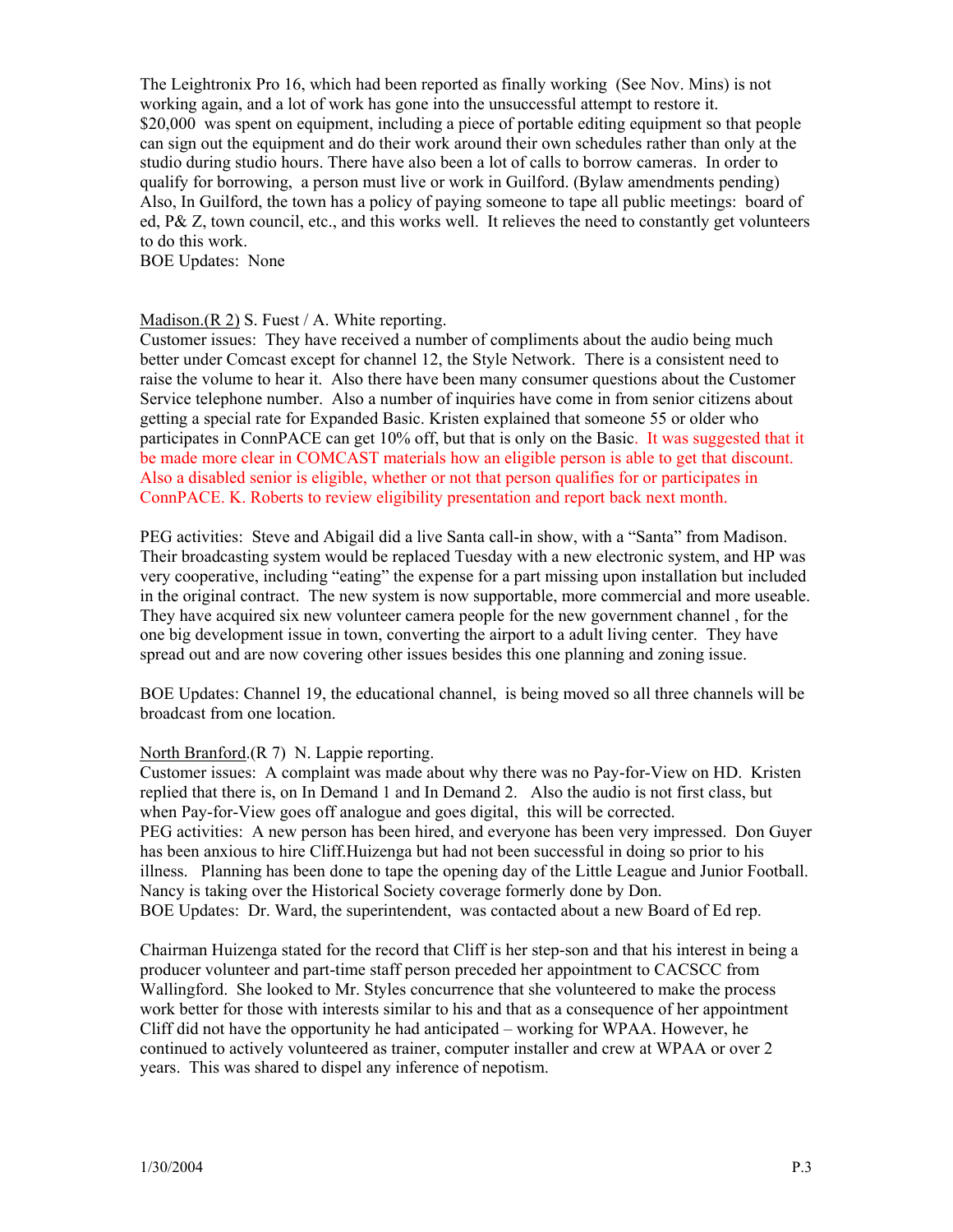North Haven.(R 6) Iris David reporting. Customer issues: None PEG activities: None (Fruit Fundraiser appeared to be successful per comments from Chair Huizenga & K. Roberts.) BOE Updates: None

Wallingford.(R 3) R. Styles/S. Huizenga reporting.

Customer issues: Guest Scott Hanley from GTV reported that Wednesday Night Live, one of the more popular shows is going out of production. Also, since the introduction of the HDTV circa channel 21, there has been a lot of degradation on channel 20, intermittent pulsing of the picture. He asked if other towns were experiencing a similar degradation and whether it was necessary for channel 21 to be used for HD, since it is causing problems in Wallingford. No other representatives from other towns had experienced a similar degradation. Abigail White reported that Madison had had snow problems, but theirs had been because of a faulty transmitter, which was subsequently replaced. Kristen promised to have Wallingford's problem looked into, even though Scott concluded by mentioning that he had been given promises by COMCAST technicians since October that the problem would be looked into further.

PEG activities: None BOE Updates: None

Library. K. Donadio reporting : Nothing to report.

## **V. Officers' Reports.**

Chairman: See attached Nov/December Chair Report. A January Mailing to PEGs of select materials was identified during reporting.

Action taken on the Alliance for Community Research Membership was as follows. As originally laid out in the minutes of "Chairman's Report: November/December" (3): a motion was made by S. Fuest to have the CACSCC invest in an organizational membership at \$500, providing benefits formerly purchased by a number of individual towns at \$185/ town. The motion, seconded by John Elliot, carried unanimously. Notification to PEG about membership to be included in the mailing .

Also Scott Hanley shared an update and made a clarification about the original denial of the Dean campaign's request for airing of a program, denied because of its obvious political content by Adephia /Aldelphia (?), Norwich. When the inquiry went to the DPUC, it was ruled that a political candidate was to be treated as an access member and therefore the program was cablecast. The "Seven-Day Rule was clarified : If the broadcast media provide time for a political candidate, another candidate can demand equal time. However, a PEG is not bound by such rules, and though it may use it as policy, it is obligated to provide only "equal access" not "equal time,." as defined in a 1992 ruling. Such programming for a PEG, however, cannot contain solicitations for funds. As for the local policies, Scott recommended that each PEG be proactive in terms of establishing its policy regarding this. (Scott was providing a copy of the DPUC report; see this report in the mailing for details.)

Vice Chair: None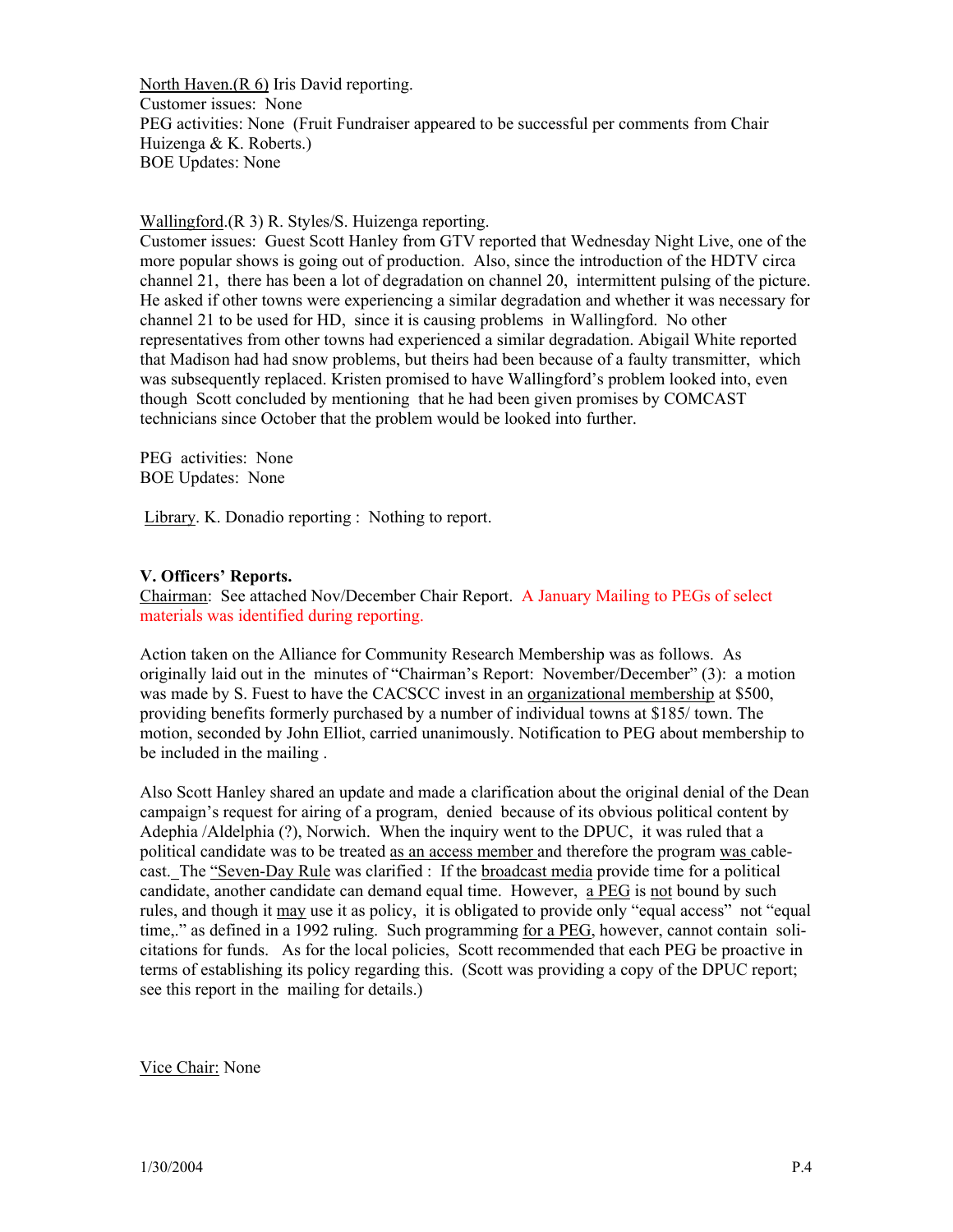Treasurer: See Attached Financial Report. S. Fuest advised that Guilford Savings Bank was looking for signature card follow-up. P. Garafolo agreed to follow-up. Russ Styles signature was needed. Secretary: None

# **VI. Committee Reports.**

Insurance Committee: On track for February. Requested that List of items to be brought to Feb  $26<sup>th</sup>$  Meeting be sent in writing to each PEG as a reminder.

Education Committee: A. White had follow-up questions from last month on 'Cable in the Classroom'. K.Roberts clarified that 'Cable in the Classroom' magazine was no longer available not that is was no longer being provided by COMCAST. She encouraged questions be directed to that program on what was available to teachers. (Discussed during COMCAST Report)

# PEG Committee

Outreach Committee: Annual Meeting Notice Processed as well as Press Release about the January Meeting. Follow-up with Awards Pictures anticipated.

**VII. COMCAST Report.** Kristen Roberts gave a marketing report. About 900 customers in the franchise area will be affected by the migration of five premium channels on the analogue to the digital: 31(Showtime), 34( Cinemax), 32(Starz), 33 (Encore), and 30 (In Demand Pay -for - View). This will take effect on February 17. The reason is that they will be rolling out Ondemand and adding more high definition t.v. channels and going off digital recorders and so need to make room for all these advanced services. Customers will be notified by a letter and by telemarkers.

Customers will have two choices: move to a digital package (\$5 off per month for six months) to the silver, gold and platinum packages or they can keep exactly what they have in the analogue, and the company would swap their box for a digital box. The latter will get some of the features of the digital but not the full digital package. Also they are having a promotion that additional outlets would be only \$3.99 per month for six months. This is being done to provide extra band width to bring the new product, such on On Demand, which they hope will be available March 3, the tentative launch date. Channel 199 will have a selection of different programming that one can download and watch and have functions like a VCR.. Also one can download DIY (Do It Yourself) and one can download different topics, and if one has HBO or Showtime, one can watch back issues of the Sopranos or Sex in the City. The week of January  $26<sup>th</sup>$  telemarkers and door-to-door solicitors will be targeting the 900 customers in the franchise area. (The channels being vacated will be blank). When questioned about Fox, Kristen said she thought the contract was out, but it was just a matter of getting it in the lineup. People with premium channels will not need to get new remotes, but new remotes will be available that are more customer-friendly, if customers want to go the office. There will be no additional charge if they stay where they are.

Education Committee Internet/Cable Installation Project Update: Kristen reported Clintonville is complete. North Haven is complete in the high school and middle schools, but three elementary schools were not completed yet for a variety of technical reasons. None of the other towns have mad installation requests. (The education committee will do more follow-up to make sure the schools are aware of their options.)

PEG Technical Installation/Support: Madison is ready to move from the middle school and Branford is going to be installed at 40 Kirkland Street after a technical survey. Finally, in North Branford the building in which the meeting was held is being prepared also with the return line.

Kristen reported that Tim Burt is no longer with Comcast, but that another person will soon be joining Kristen at the meetings.